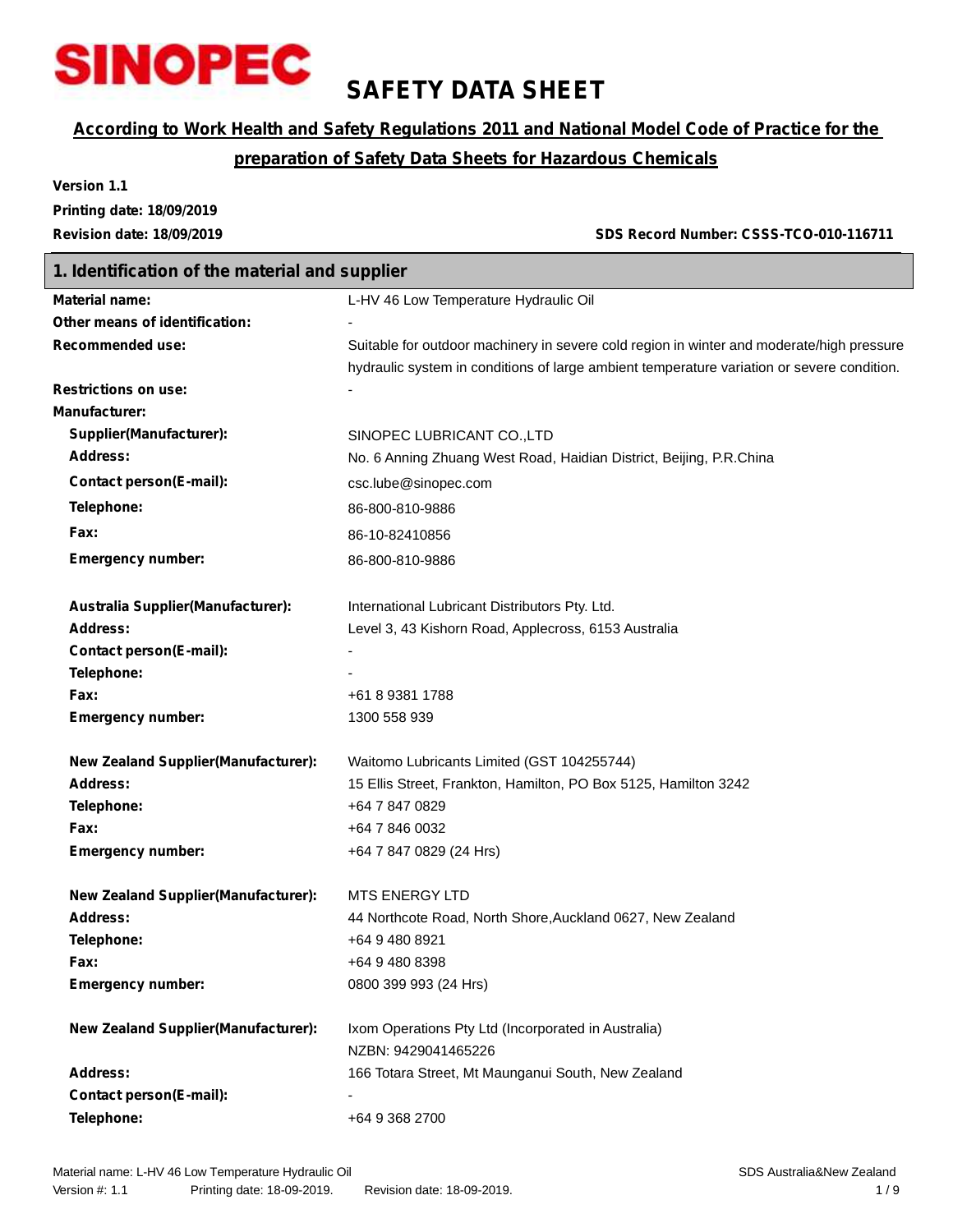

## **Fax:** +64 9 368 2710 **Emergency number:** 0 800 734 607 (ALL HOURS)

## **2. Hazards identification**

### **Australia:**

Not classified as Hazardous according to criteria of National Occupational Health and Safety Commission (NOHSC), Australia.

Not classified as Dangerous Goods according to the Australian Code for the Transport of Dangerous Goods by Road and Rail. (7th edition) **New Zealand:**

Not classified as Hazardous according to the Hazardous Substances (Minimum Degrees of Hazard) Regulations 2001, New Zealand. Not classified as Dangerous Goods for transport according to the New Zealand Standard NZS 5433:2012 Transport of Dangerous Goods on Land.

## **GHS label elements:**

| <b>Hazard Pictograms::</b>           | No hazard pictogram is used. |
|--------------------------------------|------------------------------|
| Signal word:                         | No signal word is used.      |
| <b>Hazard statement:</b>             | Not applicable.              |
| <b>Precautionary statement:</b>      |                              |
| <b>Prevention:</b>                   | Not applicable.              |
| Response:                            | Not applicable.              |
| Storage:                             | Not applicable.              |
| Disposal:                            | Not applicable.              |
| Other hazards which do not result in | Not applicable.              |
| classification:                      |                              |

## **3. Composition/information on ingredients Components CAS No. Percent** Highly refined mineral oil 64742-54-7 90-99% Phosphorodithioic acid, O,O-di-C1-14-alkyl esters, zinc salts 68649-42-3 0.3-0.6%

| 4. First aid measures                           |                                                                                            |
|-------------------------------------------------|--------------------------------------------------------------------------------------------|
| Inhalation:                                     | No specific first aid measures are required. If exposed to excessive levels of material in |
|                                                 | the air, move the exposed person to fresh air. Get medical attention if coughing or        |
|                                                 | respiratory discomfort occurs.                                                             |
| Skin:                                           | No specific first aid measures are required. As a precaution, remove clothing and shoes if |
|                                                 | contaminated. To remove the material from skin, use soap and water. Discard                |
|                                                 | contaminated clothing and shoes or thoroughly clean before reuse.                          |
| Eye:                                            | No specific first aid measures are required. As a precaution, remove contact lenses, if    |
|                                                 | worn, and flush eyes with water.                                                           |
| Ingestion:                                      | No specific first aid measures are required. Do not induce vomiting. As a precaution, get  |
|                                                 | medical advice.                                                                            |
| Symptoms caused by exposure:                    | Not available.                                                                             |
| <b>Medical Attention and Special Treatment:</b> | Treat symptomatically.                                                                     |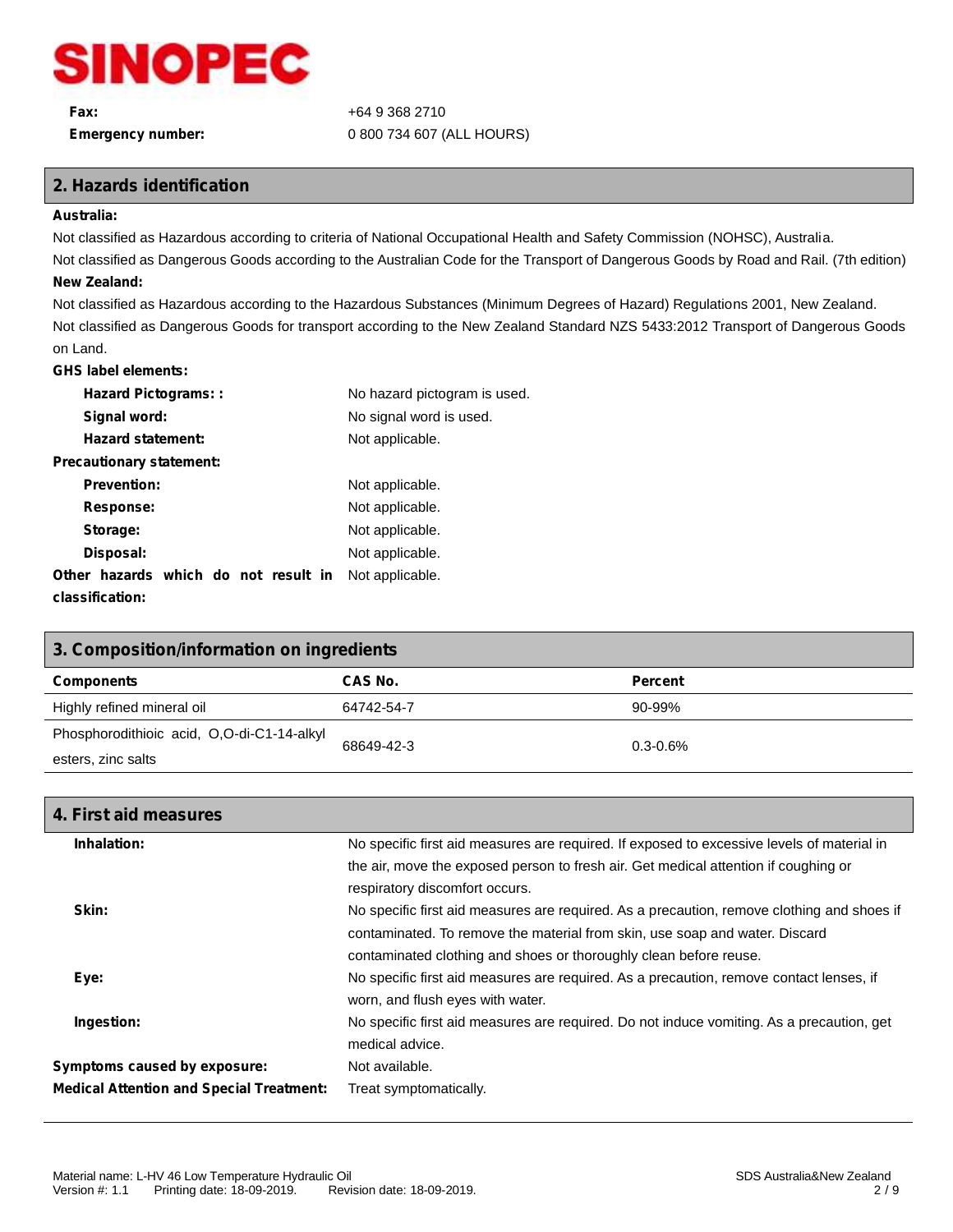## **5. Fire-fighting measures**

| Suitable extinguishing media:         | Use water fog, foam, dry chemical or carbon dioxide (CO2) to extinguish flames.           |  |
|---------------------------------------|-------------------------------------------------------------------------------------------|--|
| Extinguishing media which must not be | Water.                                                                                    |  |
| used for safety reasons:              |                                                                                           |  |
| Specific hazards arising from the     | In case of heat, fire and strong oxidants can lead to burning. Fumes, smoke, carbon       |  |
| chemical:                             | monoxide, sulfur oxides, aldehydes, nitrogen oxides, phosphate, certain metal oxides and  |  |
|                                       | other decomposition products, in the case of incomplete combustion.                       |  |
| Special protective equipment and      | Fire fighters should wear Self-Contained Breathing Apparatus (SCBA) operated in positive  |  |
| precautions for fire fighters:        | pressure mode and full protective clothing to prevent exposure to vapours or fumes. Water |  |
|                                       | spray may be used to cool down heat-exposed containers. Fight fire from safe location.    |  |
|                                       | This product should be prevented from entering drains and watercourses.                   |  |

| 6. Accidental release measures      |                                       |            |                                                                                             |
|-------------------------------------|---------------------------------------|------------|---------------------------------------------------------------------------------------------|
| <b>Personal</b>                     | precautions.                          | protective | Avoid build up of vapour. Ensure sufficient supply of air. Avoid contact with eyes or skin. |
| equipment and emergency procedures: |                                       |            | Contact with water - danger of sliding. Wear appropriate personal protective equipment      |
|                                     |                                       |            | and clothing to prevent exposure. Increase ventilation. Evacuate all unprotected            |
|                                     |                                       |            | personnel.                                                                                  |
| <b>Environmental precautions:</b>   |                                       |            | If leakage occurs, dam up. Prevent surface and ground-water infiltration, as well as ground |
|                                     |                                       |            | penetration. Prevent from entering drainage system. If accidental entry into drainage       |
|                                     |                                       |            | system occurs, inform responsible authorities.                                              |
|                                     | Methods and materials for containment |            | For large spills: Remove with vacuum truck or pump to storage/salvage vessels.              |
| and cleaning up:                    |                                       |            | For small spills: Soak up residue with an absorbent such as clay, sand or other suitable    |
|                                     |                                       |            | material. Place in non-leaking container and seal tightly for proper disposal.              |

| 7. Handling and storage                                                                       |                                                                                                                                                                                                                                                                                                                                               |  |
|-----------------------------------------------------------------------------------------------|-----------------------------------------------------------------------------------------------------------------------------------------------------------------------------------------------------------------------------------------------------------------------------------------------------------------------------------------------|--|
| Precautions for safe handling:                                                                | Containers, even those that have been emptied, may contain explosive vapours. Do NOT<br>cut, drill, grind, weld or perform similar operations on or near containers. Electrostatic<br>discharge may be generated during pumping - this may result in fire. Ensure electrical<br>continuity by bonding and grounding (earthing) all equipment. |  |
| Conditions for safe storage, including any<br>incompatibilities:<br><b>Storage regulation</b> | Do not store in open or unlabeled containers. Store in a cool, dry place with adequate<br>ventilation. Keep away from open flames and high temperatures.<br>Classified as a Class C2 (COMBUSTIBLE LIQUID) for the purpose of storage and                                                                                                      |  |
|                                                                                               | handling, in accordance with the requirements of AS1940. This product should be stored<br>and used in a well-ventilated area away from naked flames, sparks and other sources of<br>ignition.                                                                                                                                                 |  |

## **8. Exposure controls/personal protection**

**Control parameters – exposure standards, biological monitoring:** Not available

## **Exposure Levels**

**Occupational exposure limits:**

| Australia. National Workplace OELs (Workplace Exposure Standards for Airborne Contaminants, Appendix A) |                |                |                |  |
|---------------------------------------------------------------------------------------------------------|----------------|----------------|----------------|--|
| <b>Components</b>                                                                                       | Type           | Value          | Form           |  |
| Not available.                                                                                          | Not available. | Not available. | Not available. |  |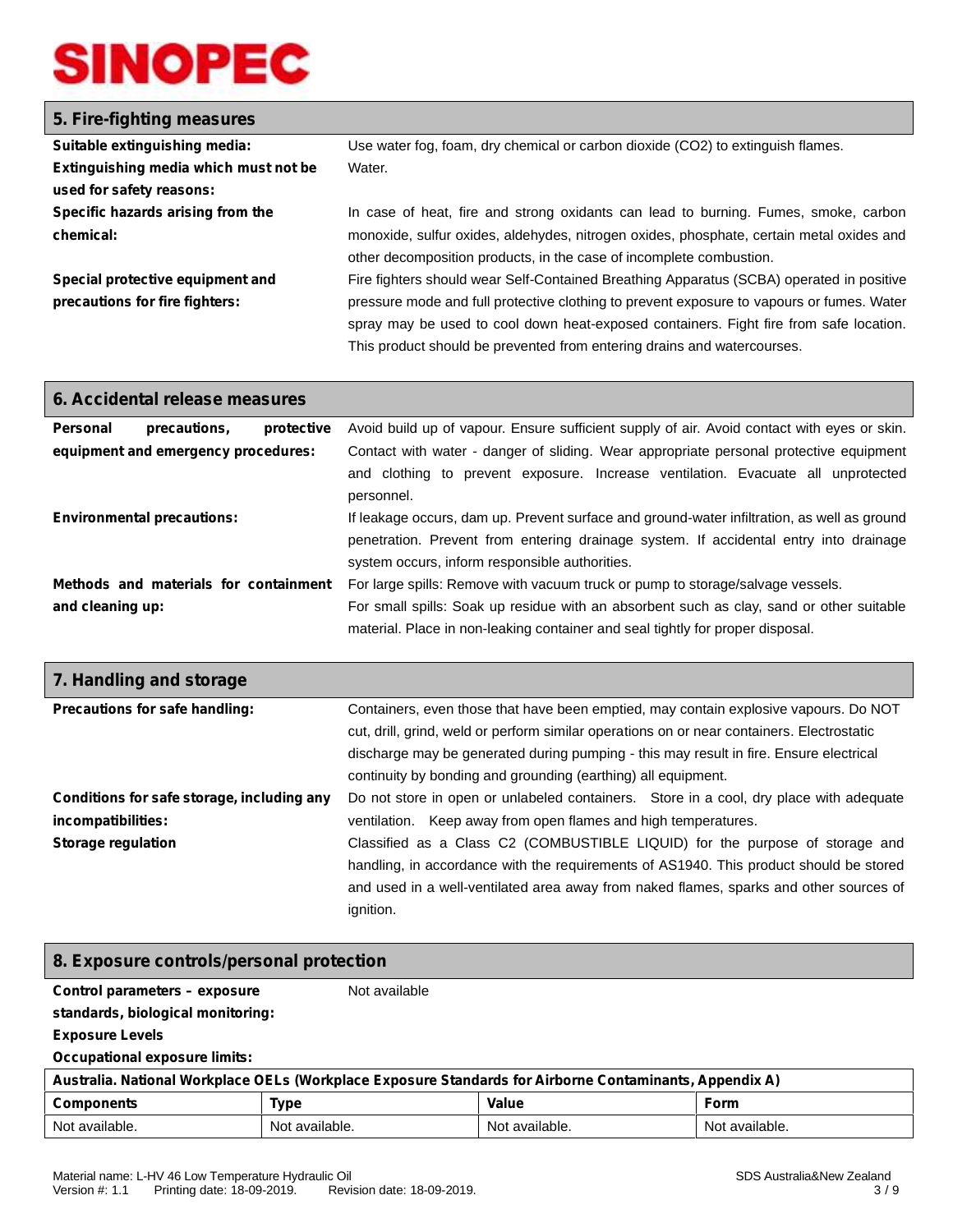|                                                                                                                                    |                              |                                                                                               | Australia. OELs. (Adopted National Exposure Standards for Atmospheric Contaminants in the Occupational Environment)                |  |  |
|------------------------------------------------------------------------------------------------------------------------------------|------------------------------|-----------------------------------------------------------------------------------------------|------------------------------------------------------------------------------------------------------------------------------------|--|--|
| <b>Components</b>                                                                                                                  | <b>Type</b>                  | Value                                                                                         | <b>Form</b>                                                                                                                        |  |  |
| Not available.                                                                                                                     | Not available.               | Not available.                                                                                | Not available.                                                                                                                     |  |  |
| No exposure standards have been established for this material, however, the TWA National occupational Health And Safety Commission |                              |                                                                                               |                                                                                                                                    |  |  |
|                                                                                                                                    |                              |                                                                                               | (NOHSC) exposure standards for oil mist is 5 mg/m3, the STEL National occupational Health And Safety Commission (NOHSC) exposure   |  |  |
| standards for oil mist is 10 mg/m3.                                                                                                |                              |                                                                                               |                                                                                                                                    |  |  |
|                                                                                                                                    |                              |                                                                                               | TWA (Time Weighted Average): The average airborne concentration of a particular substance when calculated over a normal eight-hour |  |  |
| working day, for a five-day week.                                                                                                  |                              |                                                                                               |                                                                                                                                    |  |  |
| Appropriate engineering controls:                                                                                                  |                              | Provide sufficient ventilation to keep airborne levels as low as possible. Where vapours or   |                                                                                                                                    |  |  |
|                                                                                                                                    |                              | mists are generated, particularly in enclosed areas, and natural ventilation is inadequate, a |                                                                                                                                    |  |  |
|                                                                                                                                    |                              | local exhaust ventilation system is required.                                                 |                                                                                                                                    |  |  |
| Personal protective equipment:                                                                                                     |                              |                                                                                               |                                                                                                                                    |  |  |
| <b>Eye/face protection:</b>                                                                                                        |                              | No special eye protection is normally required. Where splashing is possible, wear safety      |                                                                                                                                    |  |  |
|                                                                                                                                    |                              | glasses with side shields as a good safety practice.                                          |                                                                                                                                    |  |  |
| <b>Skin protection:</b>                                                                                                            |                              | No special protective clothing is normally required. Where splashing is possible, select      |                                                                                                                                    |  |  |
|                                                                                                                                    |                              | protective clothing depending on operations conducted physical requirements and other         |                                                                                                                                    |  |  |
|                                                                                                                                    | substances in the workplace. |                                                                                               |                                                                                                                                    |  |  |
| <b>Respiratory protection:</b>                                                                                                     |                              |                                                                                               | No respiratory protection is normally required. No respiratory protection is ordinarily                                            |  |  |
|                                                                                                                                    |                              |                                                                                               | required under normal conditions of use. In accordance with good industrial hygiene                                                |  |  |
|                                                                                                                                    |                              |                                                                                               | practices, precautions should be taken to avoid breathing of materialIf user operations                                            |  |  |
|                                                                                                                                    |                              |                                                                                               | generate an oil mist, determine if airborne concentrations are below the occupational                                              |  |  |
|                                                                                                                                    |                              |                                                                                               | exposure limit for mineral oil mist. If not, wear an approved respirator that provides                                             |  |  |
|                                                                                                                                    |                              |                                                                                               | adequate protection from the measured concentrations of this material. For air-purifying                                           |  |  |
|                                                                                                                                    |                              |                                                                                               | respirators use a particulate cartridge. Use a positive pressure air-supplying respirator in                                       |  |  |
|                                                                                                                                    |                              |                                                                                               | circumstances where air-purifying respirators may not provide adequate protection.                                                 |  |  |
| Hand protection:                                                                                                                   |                              |                                                                                               | Suggested materials for protective gloves include: Neoprene, Nitrile Rubber.                                                       |  |  |

## **9. Physical and chemical properties**

## **Information on basic physical and chemical properties**

| Appearance:                           |                              |
|---------------------------------------|------------------------------|
| <b>Physical state:</b>                | Liquid                       |
| Form:                                 | Oily liquid                  |
| Color:                                | Transparent, yellow to brown |
| Odor:                                 | Odorless or slight odor      |
| <b>Odour threshold:</b>               | Not available                |
| PH:                                   | Not available                |
| <b>Melting point/Freezing point:</b>  | Not available                |
| Boiling point and boiling range:      | $> 280 °C$ (typ)             |
| Flash point:                          | 210 °C (open cup) (typ)      |
| <b>Evaporation rate:</b>              | Not available                |
| Flammability (solid, gas):            | Not available                |
| Upper/lower flammability or explosive | Not available                |
| limits:                               |                              |
| Vapor pressure:                       | <0.5Pa(20°C)                 |
| Vapor density:                        | $>1$ (air=1)                 |
| Density:                              | 0.84 kg/l - 0.93 kg/l(20°C)  |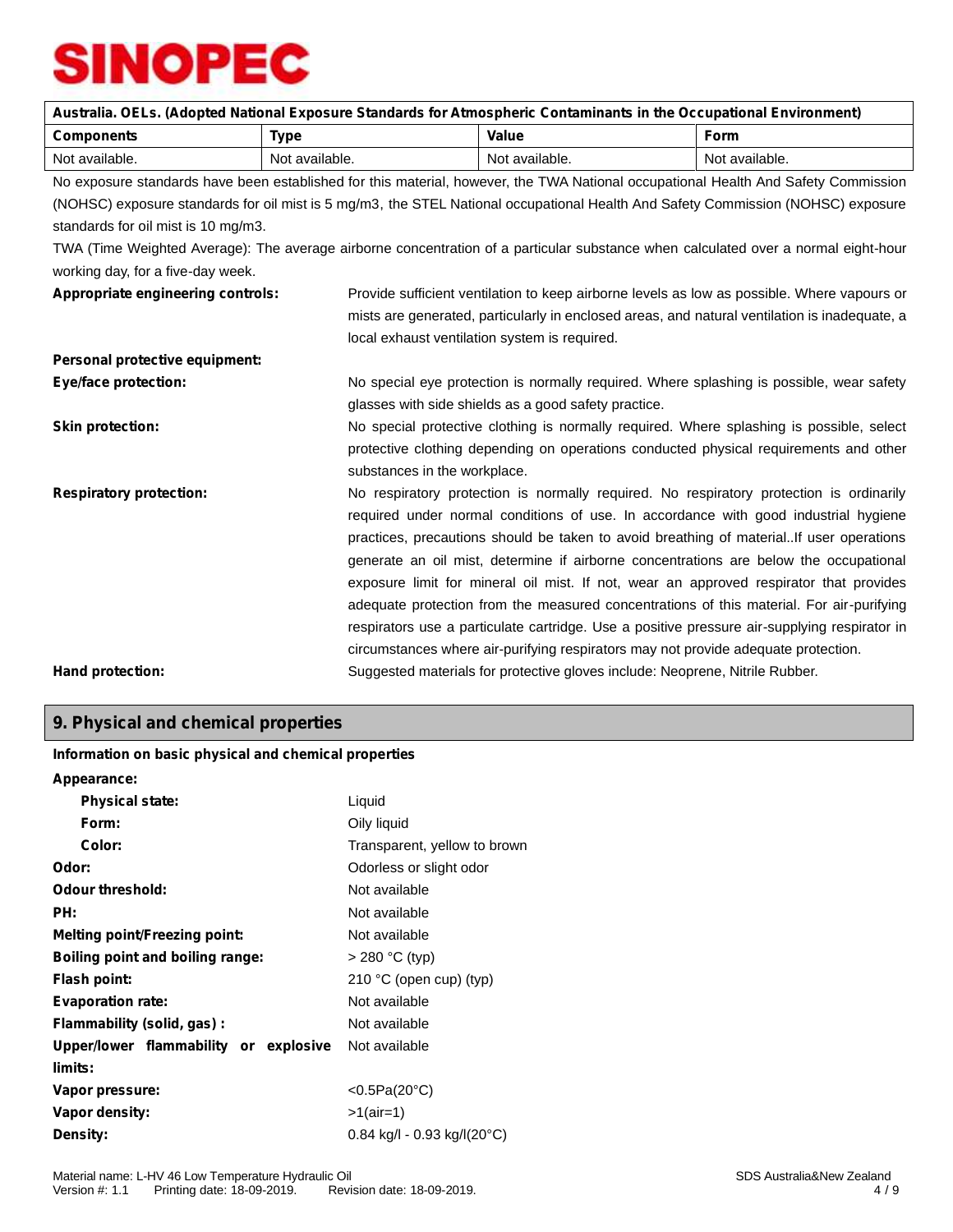| Solubility (H <sub>2</sub> O) :           | Insoluble in water.                      |
|-------------------------------------------|------------------------------------------|
| Partition coefficient (n-octanol/water) : | > 6 (estimated value)                    |
| Auto-ignition temperature:                | $>320^{\circ}$ C                         |
| Decomposition temperature:                | Not available                            |
| Viscosity, dynamic:                       | 30 mm/s2 $-34.5$ mm/s2 (10 $^{\circ}$ C) |
| <b>Specific heat value:</b>               | Not available                            |
| Particle size:                            | Not available                            |
| Volatile organic compounds content:       | Not available                            |
| % volatile:                               | Not available                            |
| Saturated vapour concentration:           | Not available                            |
| Release of invisible flammable vapours    | Not available                            |
| and gases:                                |                                          |
| <b>Additional parameters</b>              |                                          |
| Shape and aspect ratio:                   | Not available                            |
| Crystallinity:                            | Not available                            |
| <b>Dustiness:</b>                         | Not available                            |
| Surface area:                             | Not available                            |
| Degree of aggregation or agglomeration:   | Not available                            |
| lonisation (redox potential):             | Not available                            |
| <b>Biodurability or biopersistence:</b>   | Not available                            |

## **10. Stability and reactivity** Reactivity: **Reactivity:** Stable under recommended transport or storage conditions.

| <b>Chemical stability:</b>          | Stable under normal temperatures and pressures.                                        |  |  |
|-------------------------------------|----------------------------------------------------------------------------------------|--|--|
| Possibility of hazardous reactions: | Contact with strong oxidants.                                                          |  |  |
| <b>Conditions to avoid:</b>         | Incompatible materials. Avoid extreme temperatures, sun exposure, and the fire source. |  |  |
| Incompatible materials:             | Strong oxidizing agents.                                                               |  |  |
| Hazardous decomposition products:   | Fumes, smoke, carbon monoxide, sulfur oxides, aldehydes, nitrogen oxides, phosphate,   |  |  |
|                                     | certain metal oxides and other decomposition products, in the case of incomplete       |  |  |
|                                     | combustion.                                                                            |  |  |

## **11. Toxicological information**

| Toxicological data:                          |                    |  |
|----------------------------------------------|--------------------|--|
| <b>Acute toxicity:</b>                       |                    |  |
| LD50(Oral, Rat):                             | $>5$ g/kg          |  |
| LD50(Dermal, Rabbit):                        | $>5$ g/kg          |  |
| LC50(Inhalation, Rat):                       | >10g/m3            |  |
| Highly refined mineral oil (CAS: 64742-54-7) |                    |  |
| LD50(Oral, Rat):                             | $>$ 5000 mg/kg bw  |  |
| LD50(Dermal, Rabbit):                        | $>$ 2000 mg/kg bw  |  |
| LC50(Inhalation, Rat):                       | 2.18 mg/L air      |  |
| <b>Skin corrosion/Irritation:</b>            | No data available. |  |
| Serious eye damage/irritation:               | No data available. |  |
| Respiratory or skin sensitization:           | No data available. |  |
| Germ cell mutagenicity:                      | No data available. |  |
| Carcinogenicity:                             | No data available. |  |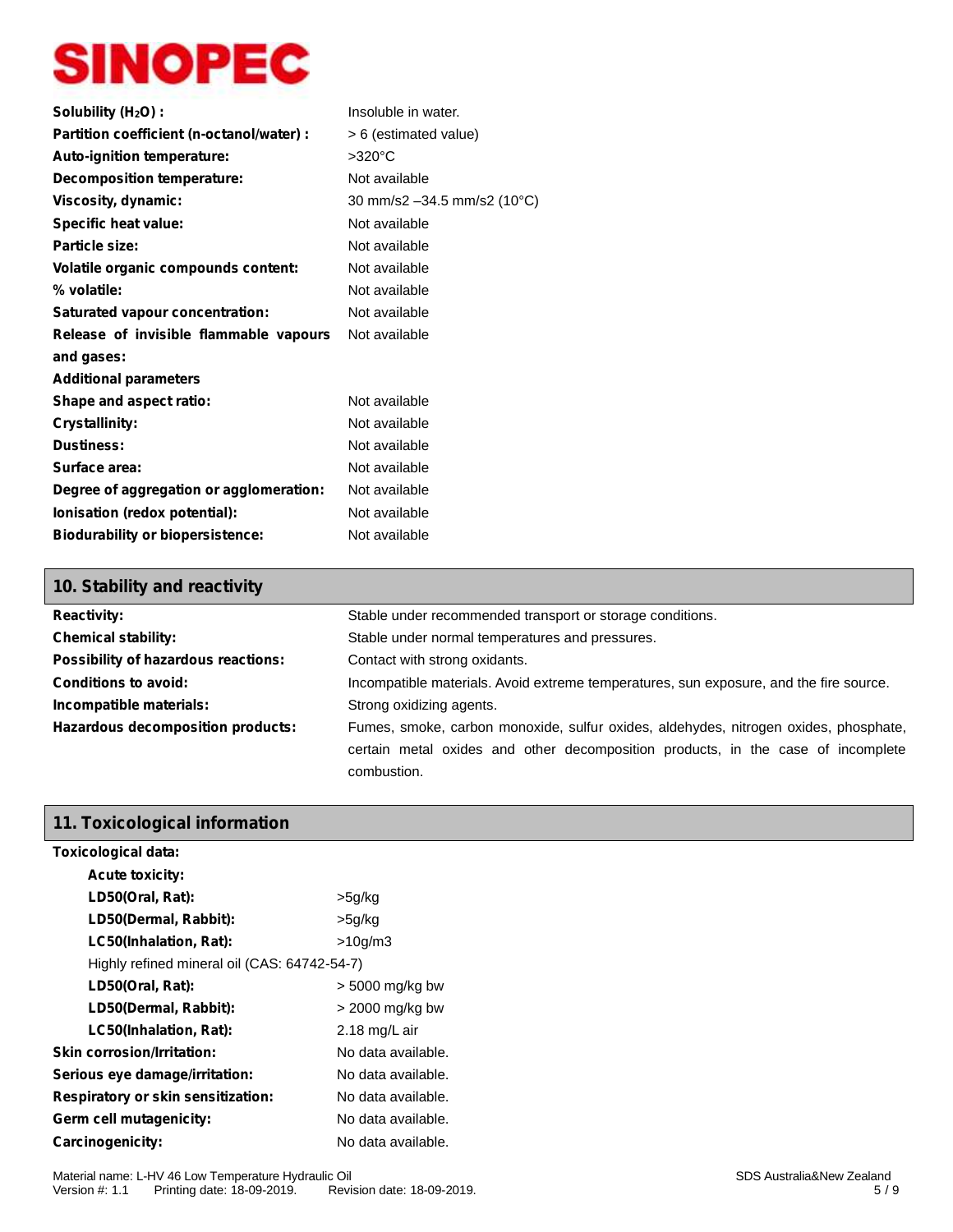| <b>Reproductive toxicity:</b>         | No data available.                                        |
|---------------------------------------|-----------------------------------------------------------|
| <b>STOT-</b> single exposure:         | No data available.                                        |
| <b>STOT-repeated exposure:</b>        | No data available.                                        |
| <b>Aspiration hazard:</b>             | No data available.                                        |
| <b>Other information</b>              | This product has no known adverse effect on human health. |
| Information on routes of exposure     | No data available.                                        |
| Symptoms related to exposure          | No data available.                                        |
| <b>Numerical measures of toxicity</b> | No data available.                                        |
| Immediate, delayed and chronic health | No data available.                                        |
| effects from exposure                 |                                                           |

## **12. Ecological information**

| <b>Ecotoxicity:</b> |
|---------------------|
|---------------------|

|                                   | <b>Acute toxicity</b> |                                                                                            | <b>Time</b> |  | <b>Species</b> | <b>Method</b>                                                                     | <b>Evaluation</b> | <b>Remarks</b> |
|-----------------------------------|-----------------------|--------------------------------------------------------------------------------------------|-------------|--|----------------|-----------------------------------------------------------------------------------|-------------------|----------------|
|                                   | <b>LC50</b>           | N/A                                                                                        | 96h         |  | Fish           | OECD 203                                                                          | N/A               | N/A            |
|                                   | <b>EC50</b>           | N/A                                                                                        | 48h         |  | Daphnia        | OECD 202                                                                          | N/A               | N/A            |
|                                   | EC <sub>50</sub>      | N/A                                                                                        | 72h         |  | Algae          | OECD <sub>201</sub>                                                               | N/A               | N/A            |
| Persistence and degradability:    |                       |                                                                                            |             |  |                | This material is not expected to be readily biodegradable.                        |                   |                |
| <b>Bioaccumulative potential:</b> |                       |                                                                                            |             |  |                | This material contains components with potential to bioaccumulation.              |                   |                |
| Mobility in soil:                 |                       |                                                                                            |             |  |                | If into the soil, this material will be adsorbed and not flow.                    |                   |                |
| Other adverse effects:            |                       |                                                                                            |             |  |                | No other adverse environmental effects (e.g. ozone depletion, photochemical ozone |                   |                |
|                                   |                       | creation potential, endocrine disruption, global warming potential) are expected from this |             |  |                |                                                                                   |                   |                |
|                                   |                       | component.                                                                                 |             |  |                |                                                                                   |                   |                |

| 13. Disposal considerations         |                                                                                            |
|-------------------------------------|--------------------------------------------------------------------------------------------|
| Safe handling and disposal methods: | Collect and reclaim or dispose in sealed containers at licensed waste disposal site.       |
| Disposal of any contaminated        | Australia:                                                                                 |
| packaging:                          | The disposal of the spilled or waste material must be done in accordance with applicable   |
|                                     | local and national regulations.                                                            |
|                                     | <b>New Zealand:</b>                                                                        |
|                                     | <b>Product Disposal</b>                                                                    |
|                                     | Product wastes are controlled wastes and should be disposed of in accordance with all      |
|                                     | applicable local and national regulations. This product can be disposed through a licensed |
|                                     | commercial waste collection service. In this specific case the product is a combustible    |
|                                     | substance and therefore can be sent to an approved high temperature incineration plant for |
|                                     | disposal. Personal protective clothing and equipment as specified in Section 8 of this SDS |
|                                     | must be worn during handling and disposal of this product. The ventilation requirements as |
|                                     | specified in the same section must be followed, and the precautions given in Section 7 of  |
|                                     | this SDS regarding handling must also be followed. Do not dispose into the sewerage        |
|                                     | system. Do not discharge into drains or watercourses or dispose where ground or surface    |
|                                     | waters may be affected. In New Zealand, the disposal agency or contractor must comply      |
|                                     | with the New Zealand Hazardous Substances (Disposal) Regulations 2001. Further details     |
|                                     | regarding disposal can be obtained on the EPA New Zealand website under specific group     |
|                                     | standards.                                                                                 |
|                                     | <b>Container Disposal</b>                                                                  |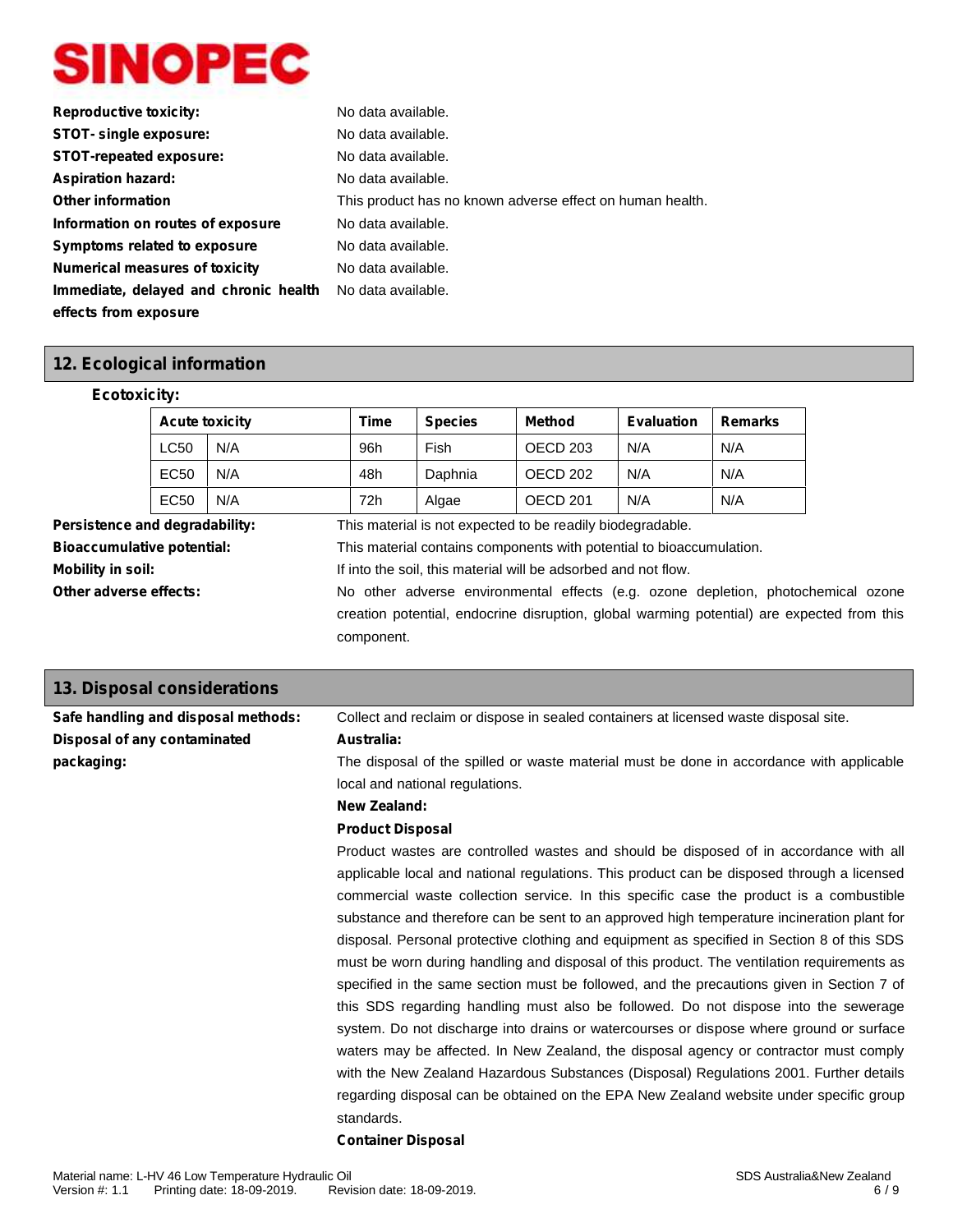

The container or packaging must be cleaned and rendered incapable of holding any substance. It can then be disposed of in a manner consistent with that of the substance it contained. In this instance the packaging can be disposed through a commercial waste collection service. Alternatively, the container or packaging can be recycled if the hazardous residues have been thoroughly cleaned or rendered non-hazardous. In New Zealand, the packaging (that may or may not hold any residual substance) that is lawfully disposed of by householders or other consumers through a public or commercial waste collection service is a means of compliance with regulations.

## **14. Transport information**

### **Australia:**

Not classified as Dangerous Goods according to the Australian Code for the Transport of Dangerous Goods by Road and Rail. (7th edition)

Not classified as Dangerous Goods by the criteria of the International Air Transport Association (IATA) Dangerous Goods Regulations for transport by air.

Not classified as Dangerous Goods by the criteria of the International Maritime Dangerous Goods Code (IMDG Code) for transport by sea. **New Zealand:**

Not classified as Dangerous Goods for transport according to the NZS 5433:2012 Transport of Dangerous Goods on Land.

Not classified as Dangerous Goods by the criteria of the International Maritime Dangerous Goods Code (IMDG Code) for transport by sea. Not classified as Dangerous Goods by the criteria of the International Air Transport Association (IATA) Dangerous Goods Regulations for transport by air.

**U.N. Number**

None Allocated **Proper Shipping Name** None Allocated **DG Class** None Allocated

## **Packing Group**

None Allocated

## **15. Regulatory information**

**Safety, health and environmental regulations specific for the product in question**

### **Australia:**

Not classified as Hazardous according to criteria of National Occupational Health and Safety Commission (NOHSC), Australia.

Not classified as a Scheduled Poison according to the Standard for the Uniform Scheduling of Medicines and Poisons (SUSMP)

### **New Zealand:**

Not classified as Hazardous according to the New Zealand Hazardous Substances (Minimum Degrees of Hazard) Regulations 2001.

## **Australia HVIC: Listed substance**

Not available.

### **New Zealand Location Test Certificate**

Subject to Regulation 55 of the Hazardous Substances (Classes 1 to 5 Controls) Regulations a location test certificate is required when quantity greater than or equal to those indicated below are present.

| <b>Hazard Class</b> |                       | Quantity beyond which controls apply Quantity beyond which controls apply |  |  |
|---------------------|-----------------------|---------------------------------------------------------------------------|--|--|
|                     | for closed containers | when use occurring in open containers                                     |  |  |
| Not Applicable      | Not Applicable        | Not Applicable                                                            |  |  |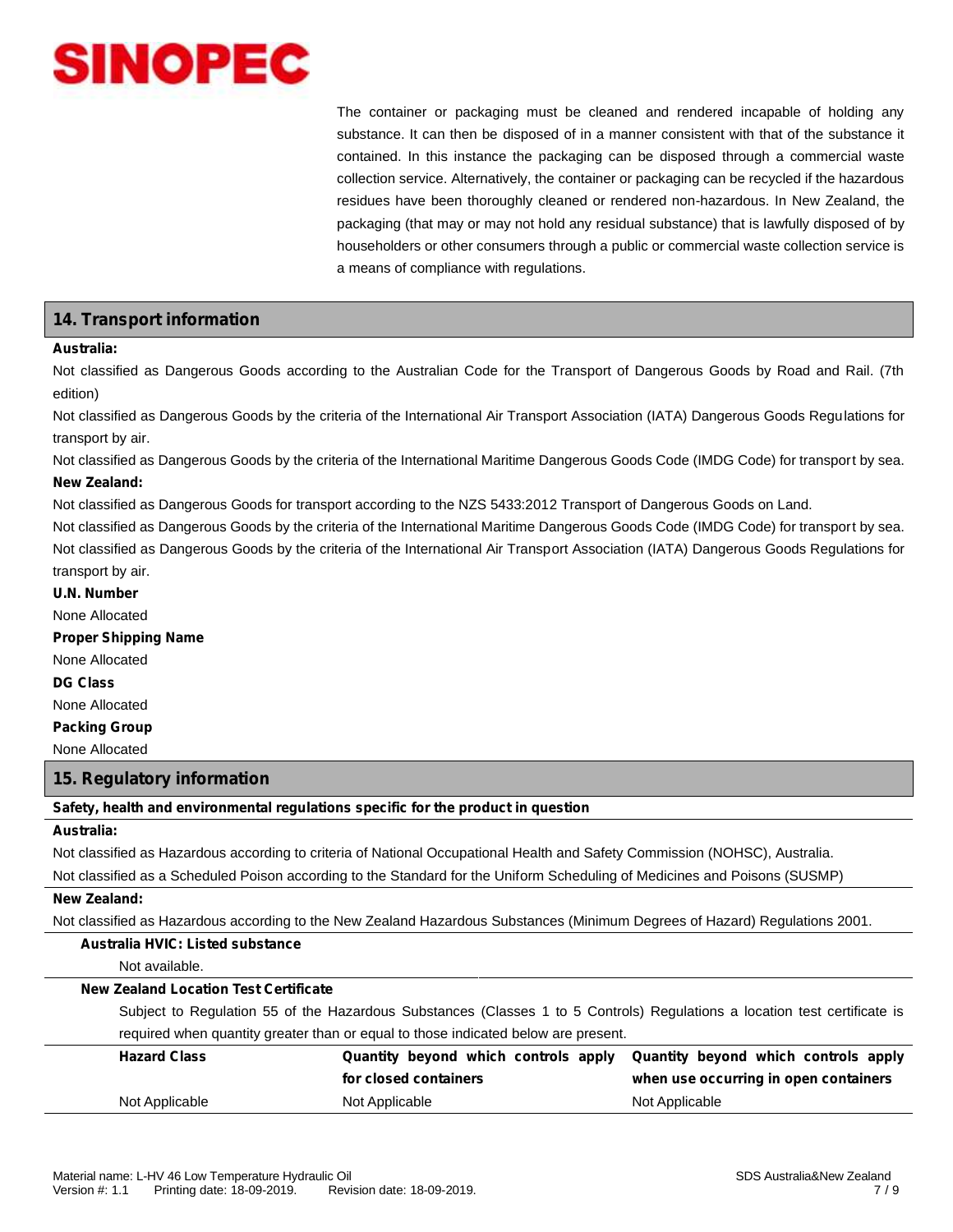## **New Zealand Approved Handler**

Subject to Regulation 56 of the Hazardous Substances (Classes 1 to 5 Controls) Regulations, the substance must be under the personal control of an Approved Handler when present in a quantity greater than or equal to those indicated below.

| <b>Class of substance</b>   | Quantities                                                 |                        |
|-----------------------------|------------------------------------------------------------|------------------------|
| Not Applicable              | Not Applicable                                             |                        |
| <b>Inventory status:</b>    |                                                            |                        |
| Country(s) or region        | <b>Inventory name</b>                                      | On inventory (yes/no)* |
| Australia                   | Australian Inventory of Chemical Substances (AICS)         | Yes                    |
| Canada                      | Domestic Substances List (DSL)                             | Yes                    |
| Canada                      | Non-Domestic Substances List (NDSL)                        | No                     |
| China                       | Inventory of Existing Chemical Substances in China         | Yes                    |
|                             | (IECSC)                                                    |                        |
| Europe                      | European Inventory of Existing Commercial Chemical         | Yes                    |
|                             | Substances (EINECS)                                        |                        |
| Europe                      | European List of Notified Chemical Substances (ELINCS)     | No                     |
| Japan                       | Inventory of Existing and New Chemical Substances          | Yes                    |
|                             | (ENCS)                                                     |                        |
| Korea                       | Existing Chemicals List (ECL)                              | Yes                    |
| New Zealand                 | New Zealand Inventory                                      | Yes                    |
| <b>Philippines</b>          | Philippine<br>Chemicals<br>Chemical<br>Inventory of<br>and | Yes                    |
|                             | Substances (PICCS)                                         |                        |
| United States & Puerto Rico | Toxic Substances Control Act (TSCA) Inventory              | Yes                    |

\*A "Yes" indicates this product complies with the inventory requirements administered by the governing country(s)

A "No" indicates that one or more components of the product are not listed or exempt from listing on the inventory administered by the governing country(s).

| <b>16. Other information</b>   |                                                                                           |
|--------------------------------|-------------------------------------------------------------------------------------------|
| Indication of changes:         | Version 1.1                                                                               |
| Date of preparation or review: | 2019.9.18                                                                                 |
| Key abbreviations or acronyms  | <b>CAS: Chemical Abstracts Service</b>                                                    |
| used:                          | LC50: Lethal Concentration 50                                                             |
|                                | EC50: Concentration for 50% of maximal effect                                             |
|                                | LD50: Lethal dose 50%                                                                     |
|                                | MAC: maximum allowable concentration, MAC)                                                |
|                                | PC-TWA: permissible concentration-time weighted average                                   |
|                                | PC-STEL: permissible concentration-short term exposure limit                              |
| reference                      | Australia:                                                                                |
|                                | Standard for the Uniform Scheduling of Medicines and Poisons.                             |
|                                | Approved criteria for classifying hazardous substances [NOHSC: 1008(2004)].               |
|                                | National Code of Practice for the Preparation of Material Safety Data Sheets [NOHSC:      |
|                                | 2011(2003)].                                                                              |
|                                | Australian Code for the Transport of Dangerous Goods by Road & Rail.                      |
|                                | Model Work Health and Safety Regulations, Schedule 10: Prohibited carcinogens, restricted |
|                                | carcinogens and restricted hazardous chemicals.                                           |
|                                | Workplace exposure standards for airborne contaminants, Safe work Australia.              |
|                                | American Conference of Industrial Hygienists (ACGIH)                                      |
|                                |                                                                                           |